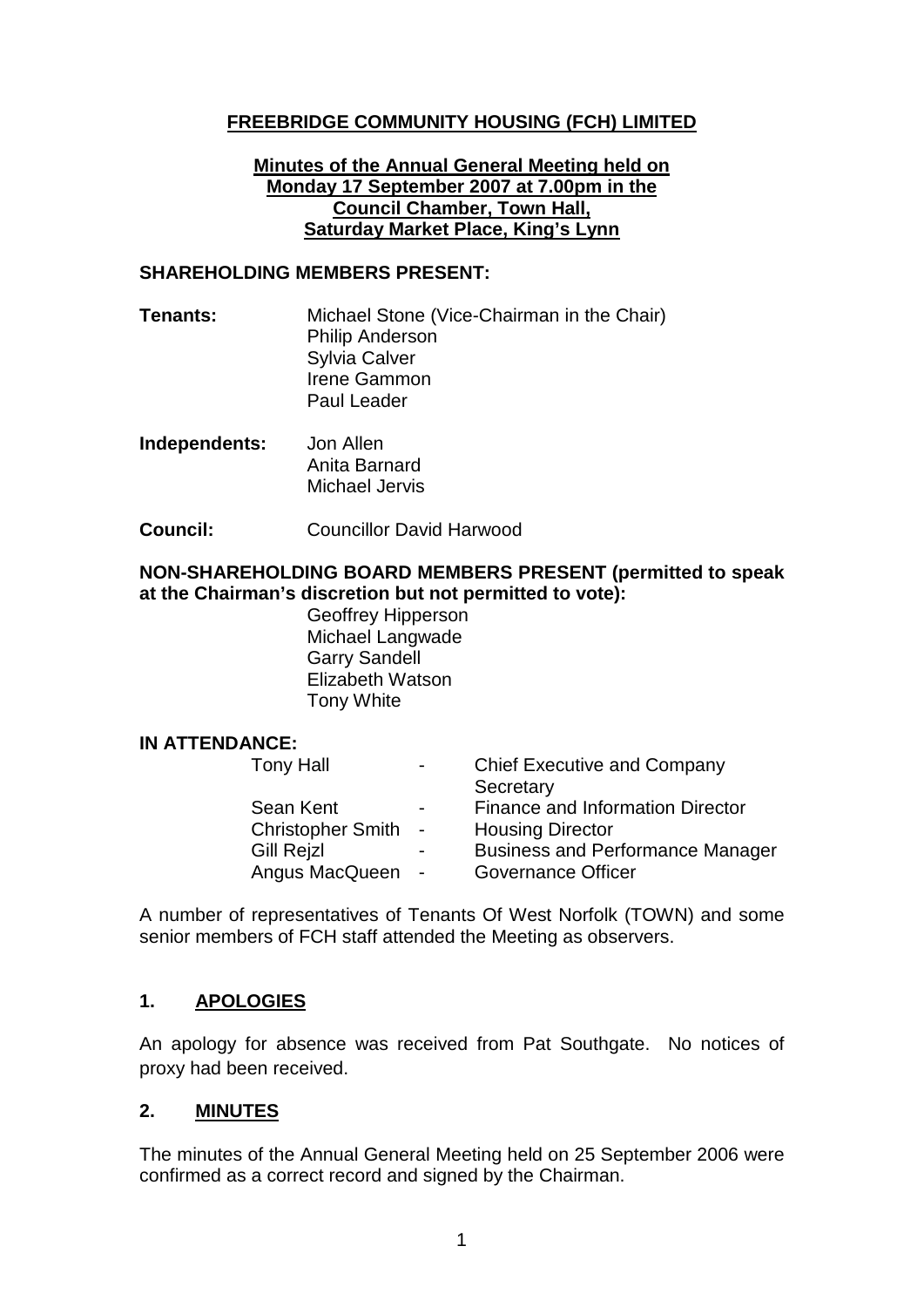# **3. AMENDMENTS TO THE RULES**

The Meeting considered suggested changes to the Rules. The Chief Executive and Company Secretary explained the rationale behind the changes. He confirmed that both the Borough Council of King's Lynn and West Norfolk and the Royal Bank of Scotland (FCH's funders) had been consulted and had indicated that they were content with the proposed changes. The Housing Corporation had indicated in principle agreement with the changes.

Having been proposed by Paul Leader and seconded by Anita Barnard, it was

### **RESOLVED:**

1) That the Rules of the Association be altered by deleting Rule C30 in its entirety and replacing with:

> *On a show of hands every shareholder present in person and on a ballot every shareholder present in person or by proxy shall have one vote. Votes shall be counted in accordance with Rule C9.2. In the case of an equality of votes the chair of the meeting shall not have a second or casting vote.*

2) That the Rules of the Association be altered by deleting Rule E2 in its entirety and replacing with:

> *The chair on election shall hold office until the commencement of the first board meeting after the next annual general meeting of the association (or until the chair resigns as chair or ceases to be a board member). The first item of business for any board meeting when there is no chair or the chair is not present shall be to elect the chair. The chair shall at all times be a shareholder and a board member except in the case where the chair is a council board member in which case the chair shall not be required to be a shareholder. In the case of an equality of votes at a meeting of the board the chair shall have the casting vote.*

### **4. THE BOARD'S ANNUAL REPORT TO THE ANNUAL GENERAL MEETING**

The Meeting received the Board's Annual Report, which included the following:

- The Board's statement of the values and objectives of the Association
- The Board's report on the obligations of Board members to the Board and the Association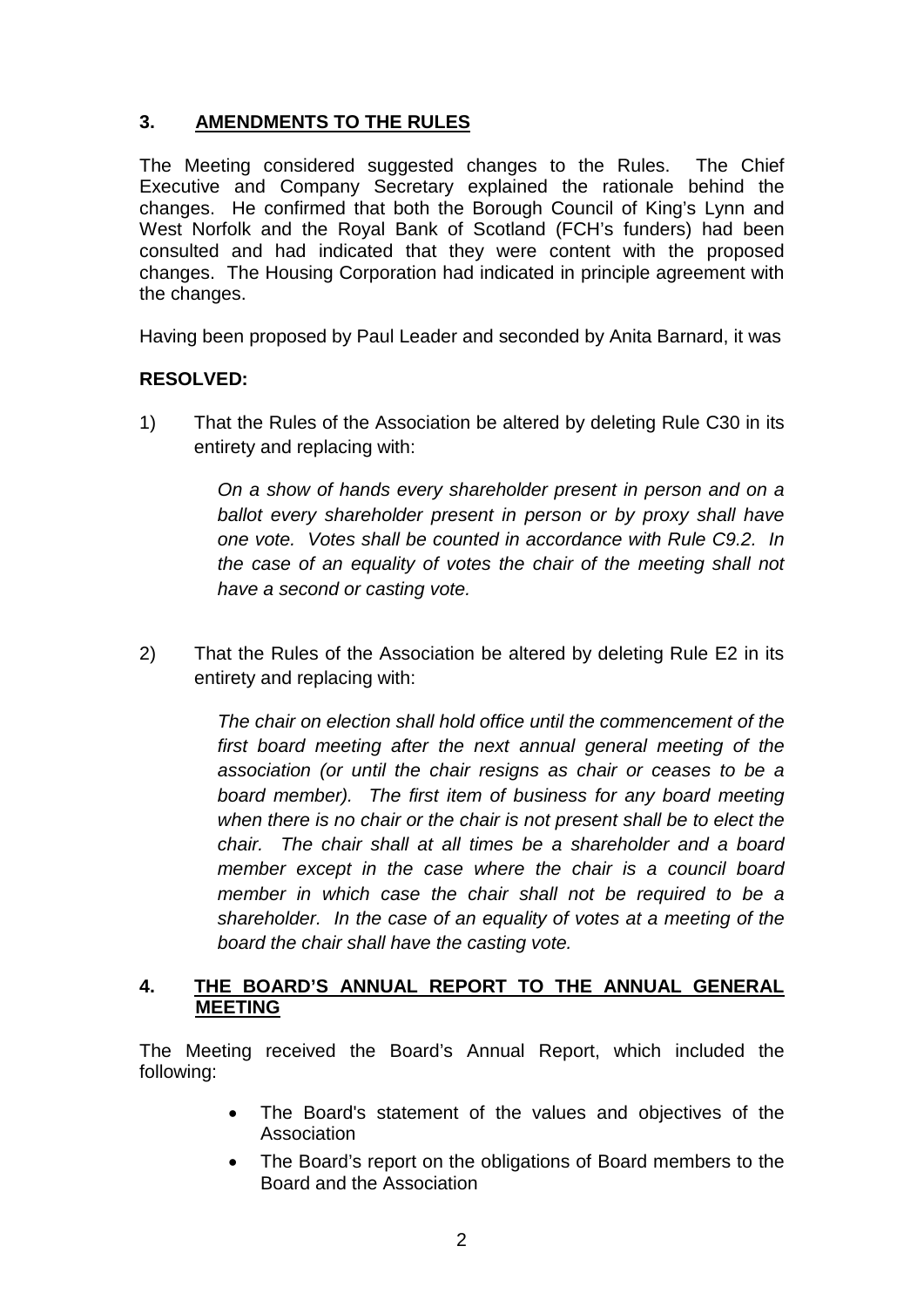- The Board's report on the skills, qualities and experience required by the Board amongst its members
- The Policy for admitting new shareholders
- The Board's report on the Community Empowerment Strategy – the Freebridge Empowerment Model
- Financial statements for the period to 31 March 2007, including:
	- o The revenue accounts and balance sheet for the last accounting period
	- o The Auditor's report on those accounts and balance sheet
	- o The Board's report on the affairs of the Association.

## **5. APPOINTMENT OF AUDITOR**

Having been proposed by Philip Anderson and seconded by Paul Leader, it was

**RESOLVED:** That Grant Thornton LLP be reappointed as Auditor of the Association.

## **6. APPOINTMENT OF INDEPENDENT BOARD MEMBERS**

Garry Sandell, the Chairman of the Board's 2007 Independent Board Member Recruitment Committee, explained that, under the Association's Rules, two Independent Board members had been required to stand down with effect from this Meeting. Michael Jervis and Pat Southgate had duly stood down, but both had applied for reappointment. A further Independent Board member, Barry Grant, had since resigned from the Board.

Garry Sandell described the process undertaken to select Independent Board members and presented the Committee's recommendations to the Meeting.

Having been proposed by Paul Leader and seconded by Jon Allen, it was

**RESOLVED:** That, in line with the recommendations of the 2007 Independent Board Member Recruitment Committee:

- Michael Jervis and Pat Southgate be reappointed to the Board.
- Brian Hillman be appointed to the Board to fill the vacancy created by the resignation of Barry Grant.

*[Note: Michael Jervis did not vote on the above item.]*

# **7. NOTICE OF APPOINTMENT OF TENANT BOARD MEMBERS**

The Chief Executive and Company Secretary explained that, under the Association's Rules, two Tenant Board members had been required to stand down with effect from this Meeting. Paul Leader and Michael Stone had duly